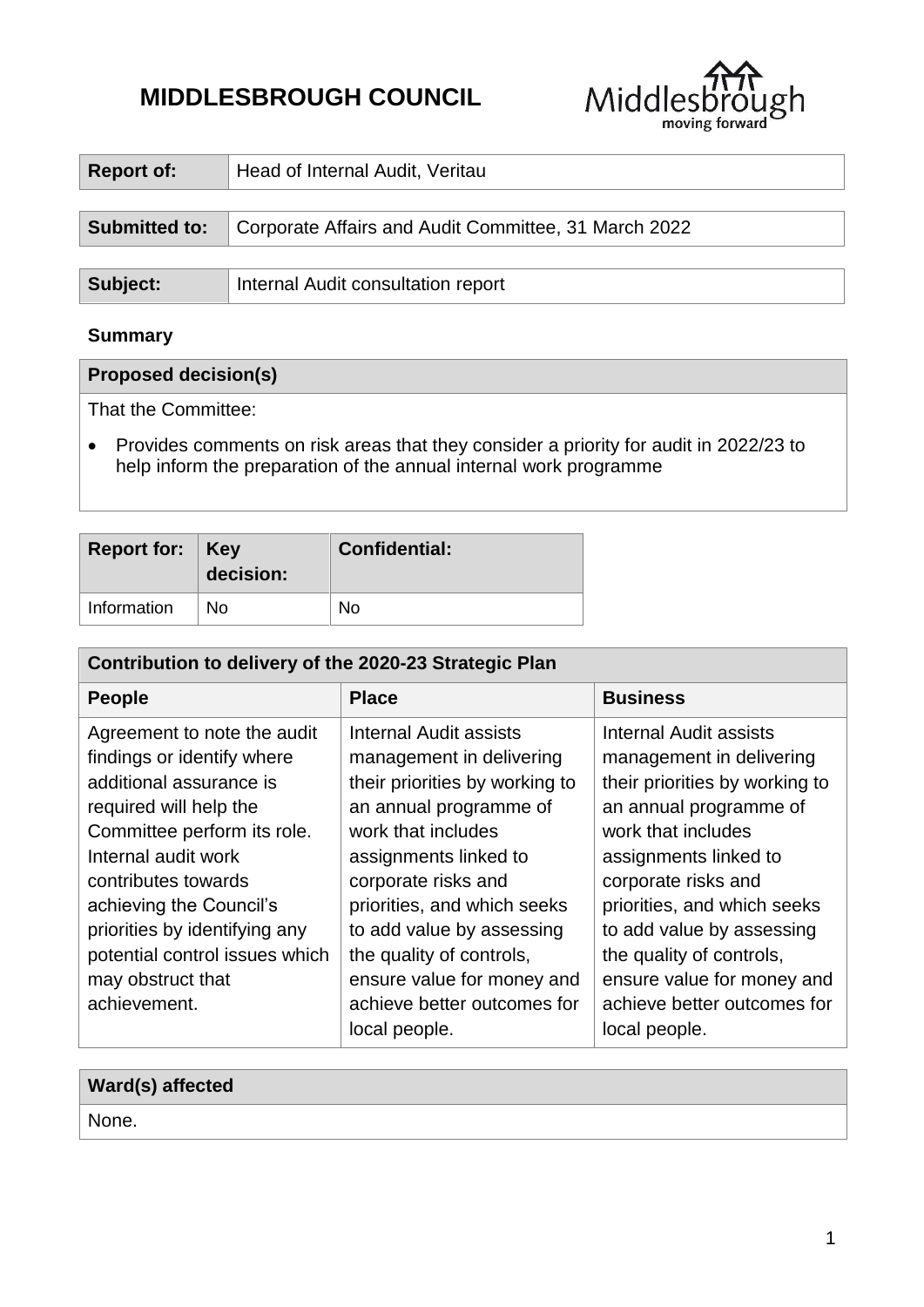#### **What is the purpose of this report?**

1. To seek the views of Members on risk areas that should be considered a priority for audit in 2022/23, to help inform the preparation of the annual internal audit work programme.

## **Why does this report require a Member decision?**

2. Internal audit professional standards require internal auditors to establish risk based plans to determine the priorities for audit work. When determining these priorities, the standards require that the auditors consult with the committee.

## **Report Background**

- 3. Internal audit provides independent and objective assurance and advice on the Council's operations. It helps the organisation to achieve overall objectives by bringing a systematic, disciplined approach to the evaluation and improvement of the effectiveness of risk management, control and governance processes.
- 4. The work of internal audit is governed by the Accounts and Audit Regulations 2015 and relevant professional standards. These include the Public Sector Internal Audit Standards (PSIAS), CIPFA guidance on the application of those standards in Local Government and the CIPFA Statement on the role of the Head of Internal Audit.
- 5. The purpose of this report is to seek the committee's views on risk areas that may be a priority for audit during 2022/23.

#### **Consultation on 2022/23 internal audit work programme**

- 6. A new, flexible, approach to audit planning was introduced in 2020/21. Under the new approach, an indicative long list is developed at the start of the year. The longlist includes all areas that are likely to be important for audit in the year. However, it is over-programmed (it includes more work than it is possible to complete). Actual work to be undertaken is selected from the long list throughout the year based on an ongoing assessment of risks and priorities. This approach allows us to keep upcoming work under review, to ensure we are targeting audit resources to those areas most needed. It also builds in flexibility, by enabling us to respond quickly to emerging issues or to commence work on other areas of importance when risks and priorities change. The long list is also kept under review during the year. Potential audits are added or removed as required
- 7. The indicative programme is informed by a number of factors such as the Council's risk registers, relevant national issues and our wider audit knowledge, including the results of recent audit work. The Council's external auditors (EY) are also consulted to avoid possible duplication of work programmes and to maximise the overall benefit of audit activity. The draft work programme will be presented to the Corporate Affairs & Audit Committee in April 2022, for approval
- 8. Internal audit work programmes cover a range of risk areas to ensure that overall, the work undertaken will enable the service to meet the requirements of the standards to provide an overall opinion on the framework of governance, risk management, and control operating at the Council. We have defined 11 key areas where we require assurance during the course of the year in order to provide that opinion, as follows: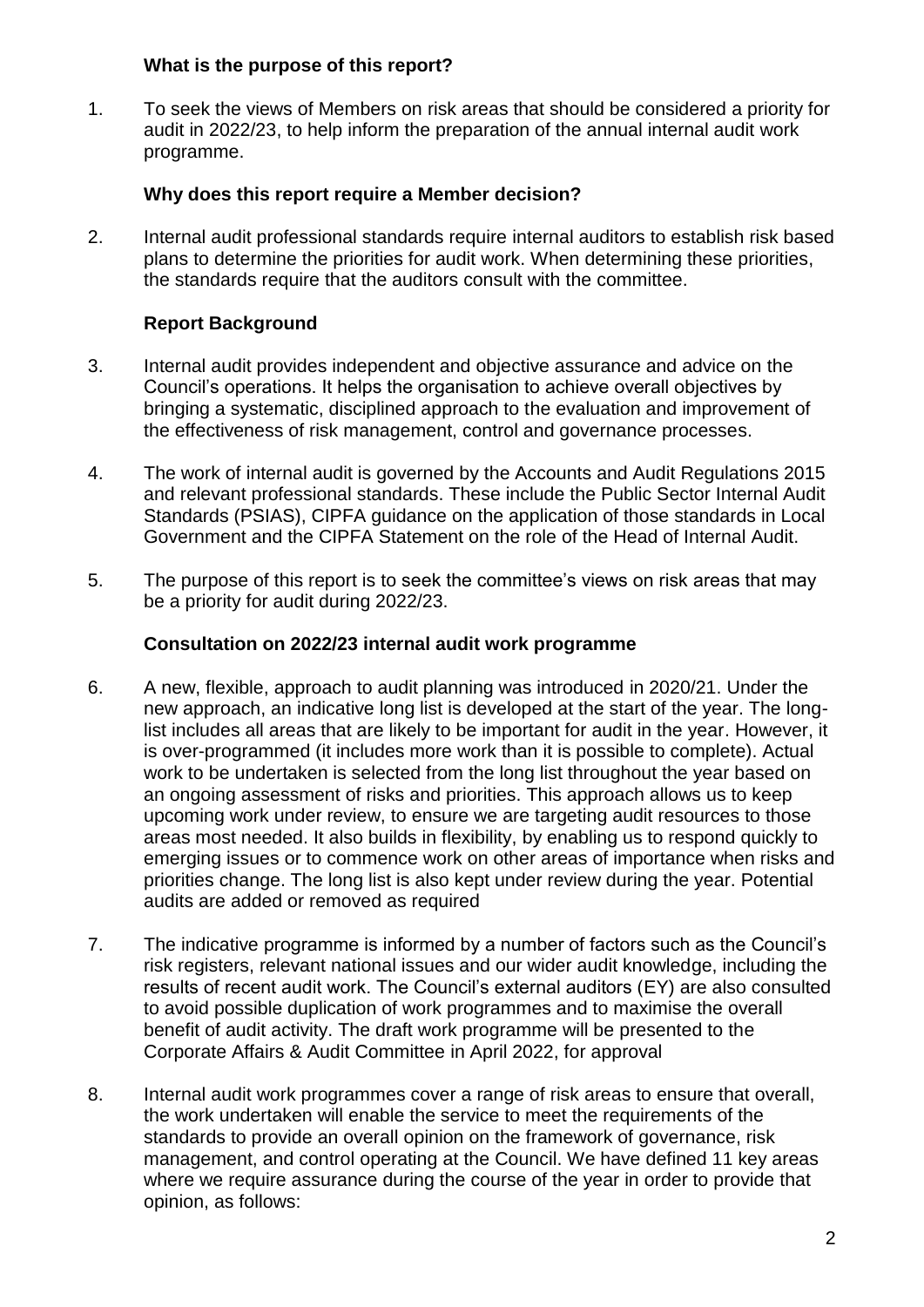- Strategic planning
- Organisational governance
- Financial governance
- Risk management
- Information governance
- Performance management and data quality
- Procurement and contract management
- People management
- Asset management
- Programme and project management
- ICT governance
- 9. In practice, the indicative programme will be structured into a number of sections, as set out below. In assessing what work is included in each area, consideration is given to the priorities listed at paragraph 8.
	- **Strategic / corporate & cross cutting** to provide assurance on areas which, by virtue of their importance to good governance and stewardship, are fundamental to the ongoing success of the Council.
	- **Technical / projects** to provide assurance on those areas of a technical nature and where project management is involved. These areas are key to the Council as the risks involved could detrimentally affect the delivery of services.
	- **Financial systems** to provide assurance on the key areas of financial risk. This helps provide assurance to the council that risks of loss or error are minimised.
	- **Service areas** to provide assurance on key systems and processes within individual service areas. These areas face risks which are individually significant but which could also have the potential to impact more widely on the operations or reputation of the Council if they were to materialise.
	- **Other assurance areas** an allocation of time to allow for continuous audit planning and information gathering, unexpected work, and the follow up of work we have already carried out, ensuring that agreed actions have been implemented by management.
	- **Client support, advice & liaison** work we carry out to support the Council in its functions. This includes the time spent providing support and advice, and liaising with staff.
- 10. The table at figure 1 below includes some initial ideas on areas for consideration for audit in 2022/23. These are included to prompt discussion and are not intended to be a definitive or complete list of areas that could be reviewed. Planning will also take into account risks arising from current external factors and emerging issues. For example the Covid-19 pandemic which has had a significant and sustained effect, and the developing energy crisis.
- 11. The committee's views are sought about areas they consider a priority for audit in 2022/23. This may include particular areas listed in figure 1 that they think should be a high priority (or that may be less important) or any other areas which should be considered for audit.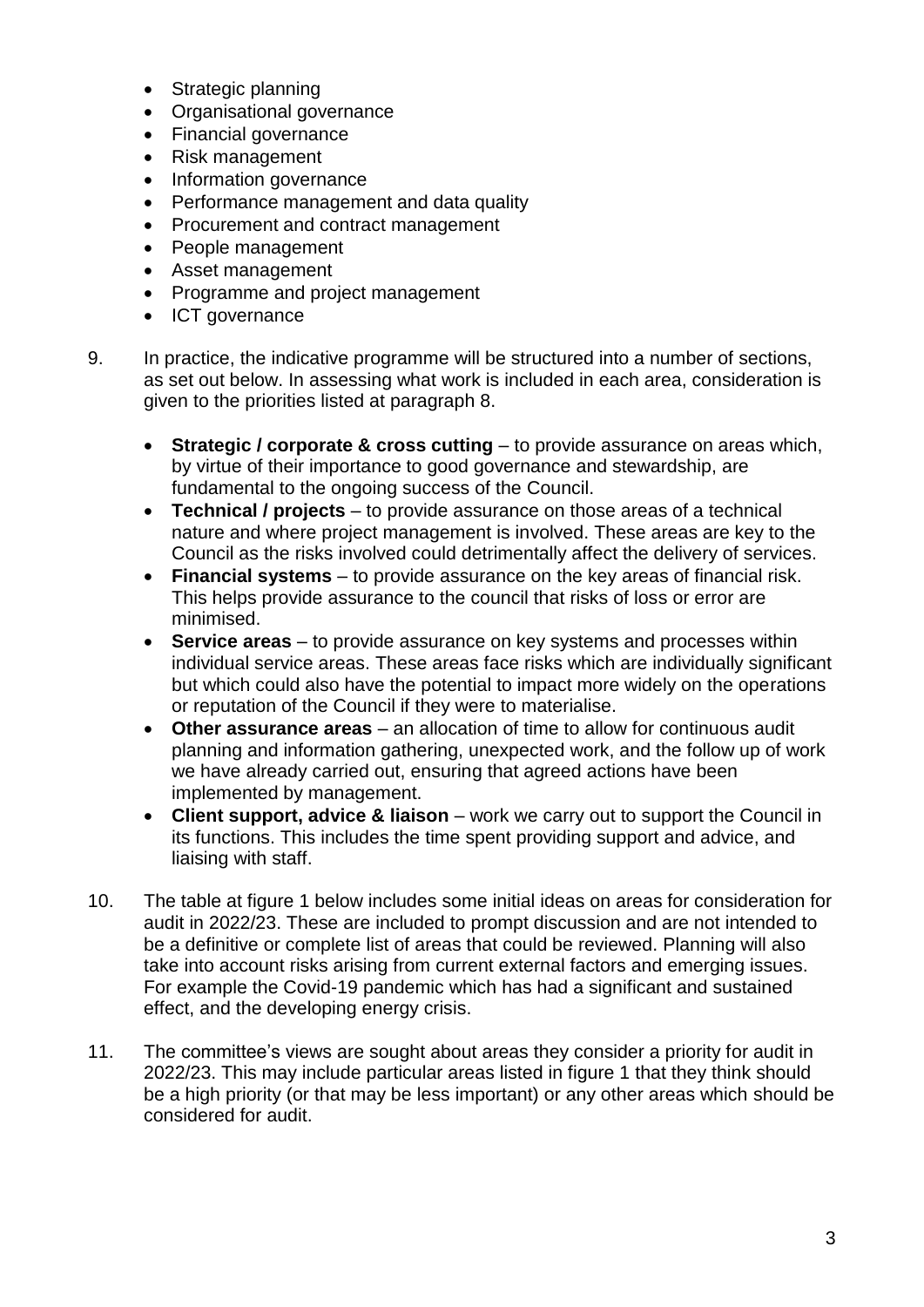*Figure 1: possible areas for audit in 2022/23*

| <b>Area</b>                                 | <b>Possible Work</b>                                                                                                                                                                                                                                                                                                                                                                                                                                                                                                                                                                                                                                                                                                                                                                                                                                                                                                                                                                                                                                                                                                                                                                                                                                                                                                                                                                                                                                                |
|---------------------------------------------|---------------------------------------------------------------------------------------------------------------------------------------------------------------------------------------------------------------------------------------------------------------------------------------------------------------------------------------------------------------------------------------------------------------------------------------------------------------------------------------------------------------------------------------------------------------------------------------------------------------------------------------------------------------------------------------------------------------------------------------------------------------------------------------------------------------------------------------------------------------------------------------------------------------------------------------------------------------------------------------------------------------------------------------------------------------------------------------------------------------------------------------------------------------------------------------------------------------------------------------------------------------------------------------------------------------------------------------------------------------------------------------------------------------------------------------------------------------------|
| Strategic /<br>corporate &<br>cross-cutting | Medium term financial planning and budgeting, budget<br>$\bullet$<br>management, savings plans, commercialisation and<br>investment strategy, commercial property management,<br>financial resilience;<br>Areas of the Council's corporate governance framework<br>$\bullet$<br>(e.g. schemes of delegation, constitution, complaints<br>process, standards);<br>Strategic Planning (e.g. policies and procedures, the<br>Council Plan, Covid-19 recovery);<br>Risk management, disaster recovery plans and insurance<br>arrangements;<br>Performance management and data quality;<br>Partnership working;<br>Procurement and contract management (including supply<br>chain resilience third party risk, due diligence, Modern<br>Slavery Act compliance);<br>Ethics and organisational culture;<br>٠<br>Training and development;<br>HR and organisational development / workforce planning<br>(e.g., homeworking arrangements, management and<br>supervision of remote teams, staff wellbeing, succession<br>planning);<br>Information governance and data protection – compliance,<br>management of information assets, data breach<br>management, data sharing agreements, data storage<br>arrangements, training;<br>Environment, climate change and waste $-$ air pollution,<br>carbon footprint, energy reduction, recycling, electric<br>vehicle usage;<br>High street recovery including the use of the Future High<br>Street Fund;<br>Health and safety. |
| Technical /<br>projects                     | Overall corporate arrangements;<br>$\bullet$<br>Review of specific key projects;<br>$\bullet$<br>IT Strategy & Governance (such as information security<br>٠<br>policies, IT risk management, supporting service<br>development and roles and responsibilities);<br>IT Information security (such as server configuration,<br>patch management and operating system configuration);<br>IT Services (such as help desk, incident management and<br>network availability);<br>Cyber security;<br>Digitalisation / automation.                                                                                                                                                                                                                                                                                                                                                                                                                                                                                                                                                                                                                                                                                                                                                                                                                                                                                                                                         |
| Financial<br>systems                        | Payroll/personnel;<br>٠<br>General ledger, debtors (including debt recovery and<br>enforcement practice), creditors, cash income;<br>Capital accounting and assets;<br>$\bullet$<br>Council Tax/ NNDR & benefits (including review of Covid-                                                                                                                                                                                                                                                                                                                                                                                                                                                                                                                                                                                                                                                                                                                                                                                                                                                                                                                                                                                                                                                                                                                                                                                                                        |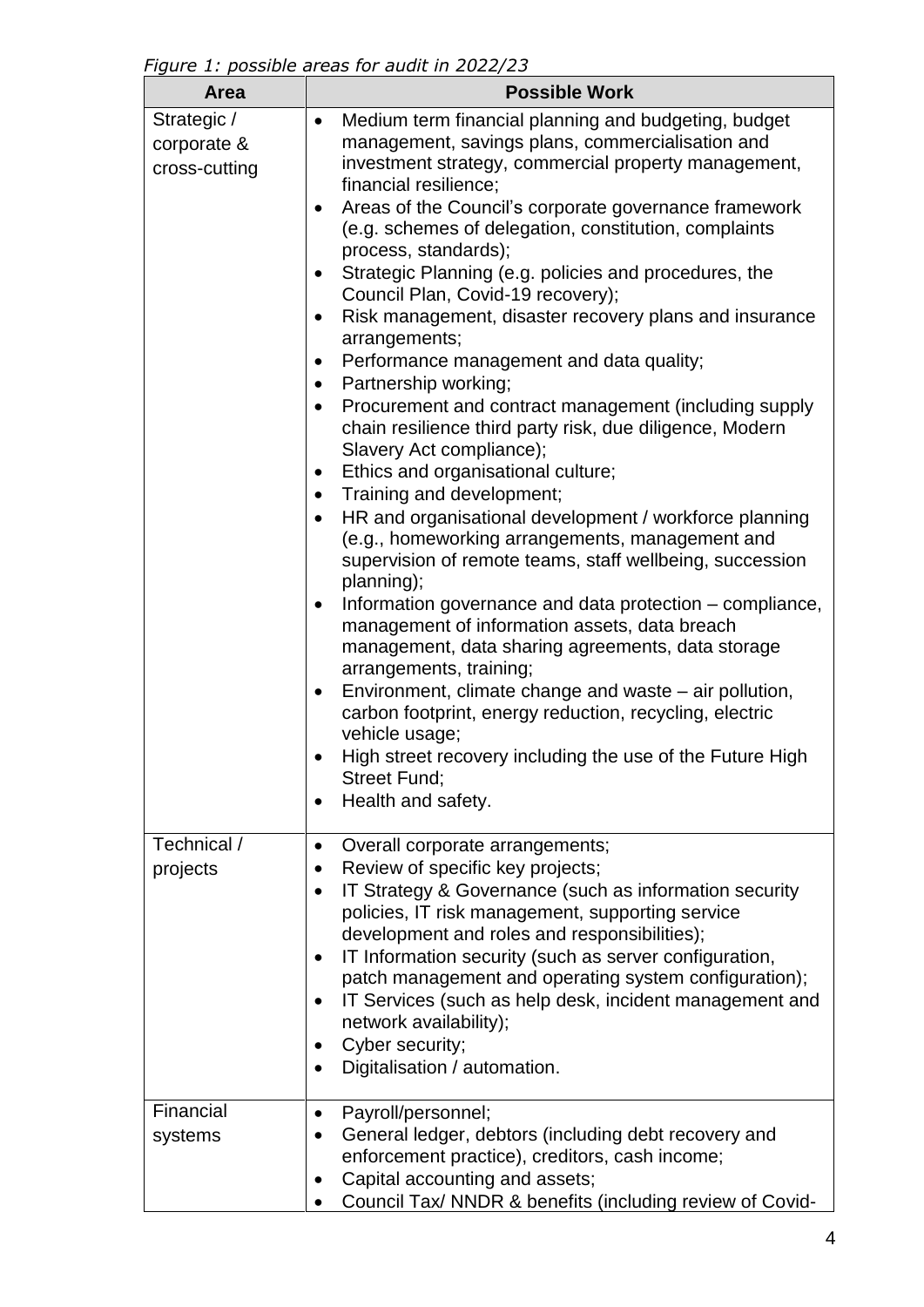|               | 19 related grants);<br>Treasury management.                                                                                                                                                                                                                                                                                                                                                                                                                                                                                                                                                                                                                                                                                                                                                                                                                                  |
|---------------|------------------------------------------------------------------------------------------------------------------------------------------------------------------------------------------------------------------------------------------------------------------------------------------------------------------------------------------------------------------------------------------------------------------------------------------------------------------------------------------------------------------------------------------------------------------------------------------------------------------------------------------------------------------------------------------------------------------------------------------------------------------------------------------------------------------------------------------------------------------------------|
| Service areas | Adult and children's social care – budget management,<br>$\bullet$<br>workforce planning, case management, placements,<br>referrals and assessments, recruitment & retention,<br>procurement, quality assurance, capacity, contract<br>monitoring, deprivation of liberties, direct payments;<br>Special Education Needs and Disability (SEND) - EHC<br>plans (processes), planning, working with partners,<br>funding;<br>Public health including management of contracts and<br>management of Covid-19 schemes;<br>Housing strategy, use of temporary accommodation and<br>homelessness;<br>Other risks relating to specific service areas (such as<br>schools, planning, local plan strategy, estates, leisure<br>services, waste collection and recycling, licensing,<br>community safety, environmental health, economic<br>development, domestic violence strategies). |

## **What decision(s) are being asked for?**

- 12. That the committee:
	- Provides comments on risk areas that they consider a priority for audit in 2022/23 to help inform the preparation of the annual internal audit work programme.

## **Why is this being recommended?**

13. Internal audit professional standards require internal audit to consult with the committee when developing work programmes.

#### **Other potential decisions and why these have not been recommended**

14. This report is for information. There are no other options available.

## **Impact(s) of recommended decision(s)**

- 15. There are no implications to this report in relation to:
	- *Legal*
	- *Financial*